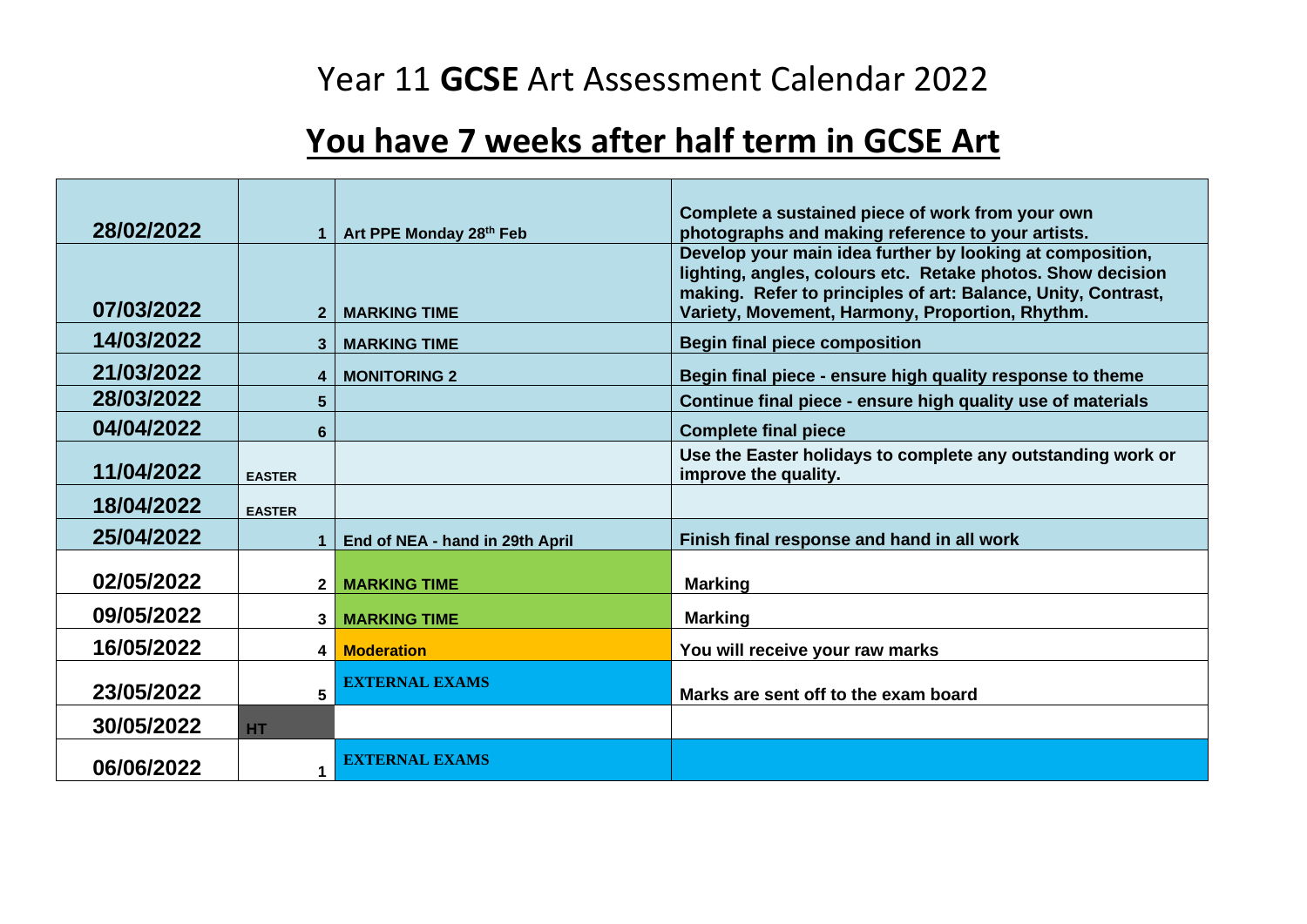| AQA GCSE Fine Art 42021 Assessment Grid Project title:<br><b>Student Name:</b> |                                                                                                                                                                                           |                                                                                                                                                                                      |                                                                                                                                                                                                                    |                                                                                                                                                                                                                                                                                |  |  |
|--------------------------------------------------------------------------------|-------------------------------------------------------------------------------------------------------------------------------------------------------------------------------------------|--------------------------------------------------------------------------------------------------------------------------------------------------------------------------------------|--------------------------------------------------------------------------------------------------------------------------------------------------------------------------------------------------------------------|--------------------------------------------------------------------------------------------------------------------------------------------------------------------------------------------------------------------------------------------------------------------------------|--|--|
| Marks out of 20                                                                | <b>Assessment Objective 1 (AO1)</b><br><b>RESEARCH - IMAGES &amp; ARTISTS</b>                                                                                                             | <b>Assessment Objective 2 (AO2)</b><br><b>EXPERIMENTS WITH MEDIA</b>                                                                                                                 | <b>Assessment Objective 3 (AO3)</b><br><b>IDEAS, OBSERVATIONAL DRAWINGS &amp;</b>                                                                                                                                  | <b>Assessment Objective 4 (AO4)</b><br>FINAL IDEA & FINAL PIECE, LINKS w. ARTISTS                                                                                                                                                                                              |  |  |
|                                                                                | Develop their ideas through                                                                                                                                                               | Refine their ideas through                                                                                                                                                           | <b>EXPLANATIONS</b>                                                                                                                                                                                                | Present a personal, informed and meaningful                                                                                                                                                                                                                                    |  |  |
|                                                                                | investigations informed by                                                                                                                                                                | experimenting and selecting                                                                                                                                                          | Record ideas, observations and insights                                                                                                                                                                            | response demonstrating analytical and critical                                                                                                                                                                                                                                 |  |  |
|                                                                                | contextual and other sources,                                                                                                                                                             | appropriate resources, media,                                                                                                                                                        | relevant to their intentions in visual                                                                                                                                                                             | understanding, realising intentions and making                                                                                                                                                                                                                                 |  |  |
|                                                                                | demonstrating analytical and                                                                                                                                                              | materials, techniques and                                                                                                                                                            | and/or other forms.                                                                                                                                                                                                | connections between visual or other elements.                                                                                                                                                                                                                                  |  |  |
|                                                                                | cultural understanding.                                                                                                                                                                   | processes.                                                                                                                                                                           |                                                                                                                                                                                                                    |                                                                                                                                                                                                                                                                                |  |  |
| $\mathbf 0$                                                                    | Work not worthy of any credit                                                                                                                                                             | Work not worthy of any credit                                                                                                                                                        | Work not worthy of any credit                                                                                                                                                                                      | Work not worthy of any credit                                                                                                                                                                                                                                                  |  |  |
| $1 - 4$<br>$9 - 21 - 1$                                                        | Minimal ability to develop ideas<br>through investigations informed by<br>contextual and other sources.<br>Minimal ability to demonstrate basic<br>analytical and cultural understanding. | Minimal ability to refine their ideas<br>through experimenting and selecting<br>appropriate resources, media,<br>materials and techniques and<br>processes as their work progresses. | Minimal ability to record ideas,<br>observations and insights relevant to<br>intentions in visual and/or other forms.<br>Written communication to record ideas,<br>where appropriate, is at a very basic<br>level. | Minimal ability to present a personal, informed and<br>meaningful response when endeavoring to realise<br>intentions.<br>Minimal ability to demonstrate critical understanding<br>when attempting, where appropriate, to make<br>connections between visual or other elements. |  |  |
| $5 - 8$                                                                        | Some ability to develop ideas                                                                                                                                                             | Some ability to refine ideas through                                                                                                                                                 | Some ability to record ideas,                                                                                                                                                                                      | Some ability to present a personal, informed and                                                                                                                                                                                                                               |  |  |
|                                                                                | through investigations informed by                                                                                                                                                        | experimenting and selecting                                                                                                                                                          | observations and insights relevant to                                                                                                                                                                              | meaningful response when endeavoring to realise                                                                                                                                                                                                                                |  |  |
|                                                                                | contextual and other sources.                                                                                                                                                             | appropriate resources, media,                                                                                                                                                        | intentions in visual                                                                                                                                                                                               | intentions.                                                                                                                                                                                                                                                                    |  |  |
| $22 - 34 = 2$                                                                  | Limited ability to demonstrate                                                                                                                                                            | materials, techniques and processes                                                                                                                                                  | and/or other forms.                                                                                                                                                                                                | <b>Limited ability</b> to demonstrate critical understanding                                                                                                                                                                                                                   |  |  |
| $35-47 = 3$                                                                    | analytical and cultural understanding.                                                                                                                                                    | as their work progresses.                                                                                                                                                            | Written communication, to record ideas,                                                                                                                                                                            | when attempting, where appropriate, to make                                                                                                                                                                                                                                    |  |  |
|                                                                                |                                                                                                                                                                                           |                                                                                                                                                                                      | where appropriate, is at a limited level.                                                                                                                                                                          | connections between visual or other elements.                                                                                                                                                                                                                                  |  |  |
| $9 - 12$                                                                       | A generally consistent ability to                                                                                                                                                         | A generally consistent ability to                                                                                                                                                    | A generally consistent ability to                                                                                                                                                                                  | A generally consistent ability to effectively present a                                                                                                                                                                                                                        |  |  |
| $9x4=36(3)$                                                                    | effectively develop ideas through                                                                                                                                                         | effectively refine ideas through                                                                                                                                                     | effectively record ideas, observations and                                                                                                                                                                         | personal, informed, and meaningful response when                                                                                                                                                                                                                               |  |  |
| $10x4=40(3)$                                                                   | investigations informed by contextual                                                                                                                                                     | experimenting and selecting                                                                                                                                                          | insights that are generally relevant to                                                                                                                                                                            | realising intentions.                                                                                                                                                                                                                                                          |  |  |
| $11x4=44(3)$                                                                   | and other sources.                                                                                                                                                                        | appropriate resources, media,                                                                                                                                                        | intentions in visual and/or other forms.                                                                                                                                                                           | A generally consistent ability to demonstrate critical                                                                                                                                                                                                                         |  |  |
| $12x4=48(4)$                                                                   | A generally consistent ability to                                                                                                                                                         | materials, techniques, and processes                                                                                                                                                 | Written communication to record ideas,                                                                                                                                                                             | understanding and make connections between visual,                                                                                                                                                                                                                             |  |  |
|                                                                                |                                                                                                                                                                                           |                                                                                                                                                                                      |                                                                                                                                                                                                                    |                                                                                                                                                                                                                                                                                |  |  |
| $48-53 = 4$                                                                    | demonstrate analytical and cultural                                                                                                                                                       | as their work progresses.                                                                                                                                                            | where appropriate, is reasonably clear.                                                                                                                                                                            | written or other elements.                                                                                                                                                                                                                                                     |  |  |
| $54 - 61 = 5$                                                                  | understanding.                                                                                                                                                                            |                                                                                                                                                                                      |                                                                                                                                                                                                                    |                                                                                                                                                                                                                                                                                |  |  |
| $13 - 16$                                                                      | A consistent ability to effectively                                                                                                                                                       | A consistent ability to thoughtfully                                                                                                                                                 | A consistent ability to skillfully record                                                                                                                                                                          | A consistent ability to competently present a                                                                                                                                                                                                                                  |  |  |
| $13x4=52(4)$                                                                   | develop and explore ideas through                                                                                                                                                         | refine ideas through purposeful                                                                                                                                                      | ideas, observations and insights relevant                                                                                                                                                                          | personal, informed and meaningful response when                                                                                                                                                                                                                                |  |  |
|                                                                                | investigations purposefully informed                                                                                                                                                      | experimentation and selection of                                                                                                                                                     | to intentions in visual and/or other forms.                                                                                                                                                                        | realising intentions.                                                                                                                                                                                                                                                          |  |  |
| $14x4=56(5)$                                                                   | by contextual and other sources.                                                                                                                                                          | appropriate resources, media,                                                                                                                                                        | Written communication to record ideas,                                                                                                                                                                             | A consistent ability to demonstrate critical                                                                                                                                                                                                                                   |  |  |
| $15x4=60(5)$                                                                   | A consistent ability to demonstrate                                                                                                                                                       | materials, techniques and processes                                                                                                                                                  | where appropriate, is clear and coherent.                                                                                                                                                                          | understanding and where appropriate, make                                                                                                                                                                                                                                      |  |  |
| $16x4=64(6)$<br>$61-67 = 6$                                                    | analytical and cultural understanding.                                                                                                                                                    | as their work progresses.                                                                                                                                                            |                                                                                                                                                                                                                    | perceptive connections between visual or other<br>elements.                                                                                                                                                                                                                    |  |  |
| $17 - 20$                                                                      | A highly developed ability to                                                                                                                                                             | A highly developed ability to                                                                                                                                                        | A highly developed ability to fluently and                                                                                                                                                                         | A highly developed ability to competently present an                                                                                                                                                                                                                           |  |  |
| $17x4=68$                                                                      | effectively develop and creatively                                                                                                                                                        | thoughtfully refine ideas through                                                                                                                                                    | skillfully record ideas, observations and                                                                                                                                                                          | imaginative, personal, informed and meaningful                                                                                                                                                                                                                                 |  |  |
| $18x4=72(7)$                                                                   | explore ideas through investigations                                                                                                                                                      | purposeful and discriminating                                                                                                                                                        | insights relevant to intentions in visual                                                                                                                                                                          | response when realising intentions.                                                                                                                                                                                                                                            |  |  |
| $19x4=76(8)$                                                                   | informed by contextual and other                                                                                                                                                          | experimentation and selection of                                                                                                                                                     | and/or other forms.                                                                                                                                                                                                | A highly developed ability to demonstrate critical                                                                                                                                                                                                                             |  |  |
| $68-73=7$                                                                      | sources. A confident and highly                                                                                                                                                           | appropriate resources, media,                                                                                                                                                        | Written communication to record ideas,                                                                                                                                                                             | understanding and where appropriate, make                                                                                                                                                                                                                                      |  |  |
| $74 - 80 = 8$                                                                  | developed ability to demonstrate<br>analytical and cultural understanding.                                                                                                                | materials, techniques and processes<br>as their work progresses.                                                                                                                     | where appropriate, is fluent and<br>accurate.                                                                                                                                                                      | perceptive and discriminating connections between<br>visual, written, oral or other elements.                                                                                                                                                                                  |  |  |